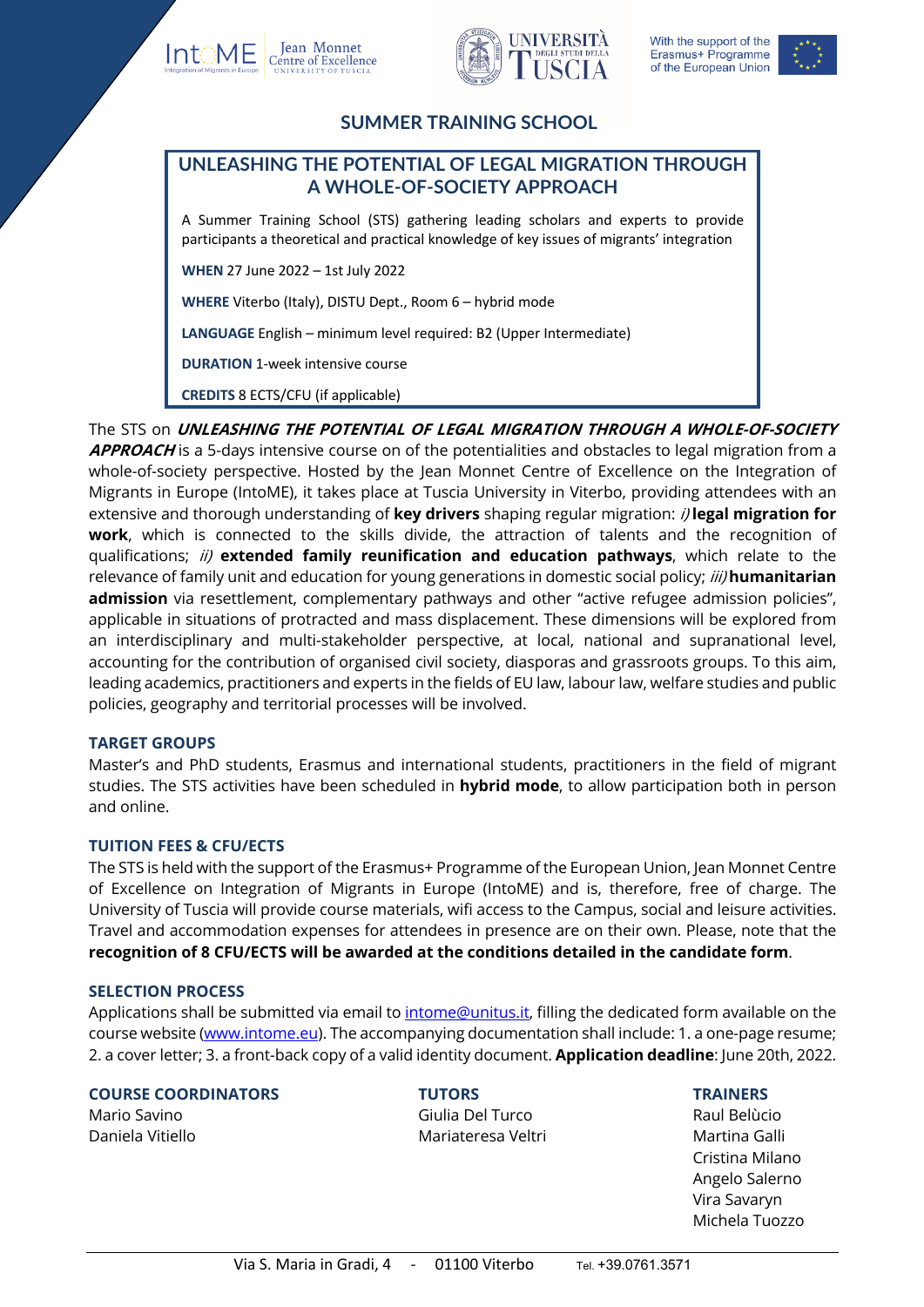





# 9:30-10:00: Opening address Mario **Savino** and Daniela **Vitiello** – Università della Tuscia

#### DAY 1 (27 JUNE) **DE-FRAGMENTING THE EU LEGAL MIGRATION POLICY: THE RIGHTS HOLDERS' PERSPECTIVE**

10:00-11:30: The European added value of EU legal migration policy and law: Policy options and their impact on rights holders

Sophie **Robin-Olivier** – Université Paris 1 Panthéon-Sorbonne (in presence)

11:40-13:00: Cities and urban areas at the forefront of migrant integration Maurizio **Ambrosini** – University of Milan (online mode)

### DAY 2 (28 JUNE)

## **LEGAL MIGRATION AND THE JOB MARKET: INNOVATIVE PATHWAYS TO INTEGRATION**

10:00-11:30: Access to markets for services as opposed to labour market access: An institutional approach

Stefan **Schlegel** – University of Bern (in presence)

11:40-13:00: Work-based pathways to refugee protection under EU Law: Pie in the sky? Zvezda **Vankova** – Lund University (in presence)

#### DAY 3 (29 JUNE)

### **BEYOND RESETTLEMENT: COMMUNITY SPONSORSHIP AND FAMILY PATHWAYS**

10:00-11:30: Community sponsorship as a form of "active citizenship": Exploring its potential Giulio **Di Blasi** – European Commission (online mode)

11:40-13:00: Expanding family reunification and safe pathways for children and families: Assessing vulnerability and meaningful links

Jean-Pierre **Gauci** – British Institute of International and Comparative Law (in presence)

#### DAY 4 (30 JUNE)

### **EDUCATION PATHWAYS AS LOCAL PATHWAYS: RECIPES FOR A WHOLE-OF-SOCIETY APPROACH**

10:00-11:30: A Manifesto on expanding refugee tertiary education pathways in Europe Daniele **Albanese** – Caritas Italiana (in presence)

11:40-13:00: University corridors for refugees in Italy: The role of Academia Marco **Borraccetti** – University of Bologna (online mode)

### DAY 5 (1st JULY)

**PROTECTION-MOBILITY V. CONTAINMENT-READMISSION: SHIFTING PARADIGMS?**

10:00-11:30: Implementing temporary protection in the EU as a response to the war in Ukraine: Rethinking solidarity and protection in the EU Meltem **Ineli Ciger** – Süleyman Demirel Üniversitesi (online mode)

11:40-13:00: Markets, Labour Migrants and the EU Readmission System Jean-Pierre **Cassarino** – College of Europe (in presence)